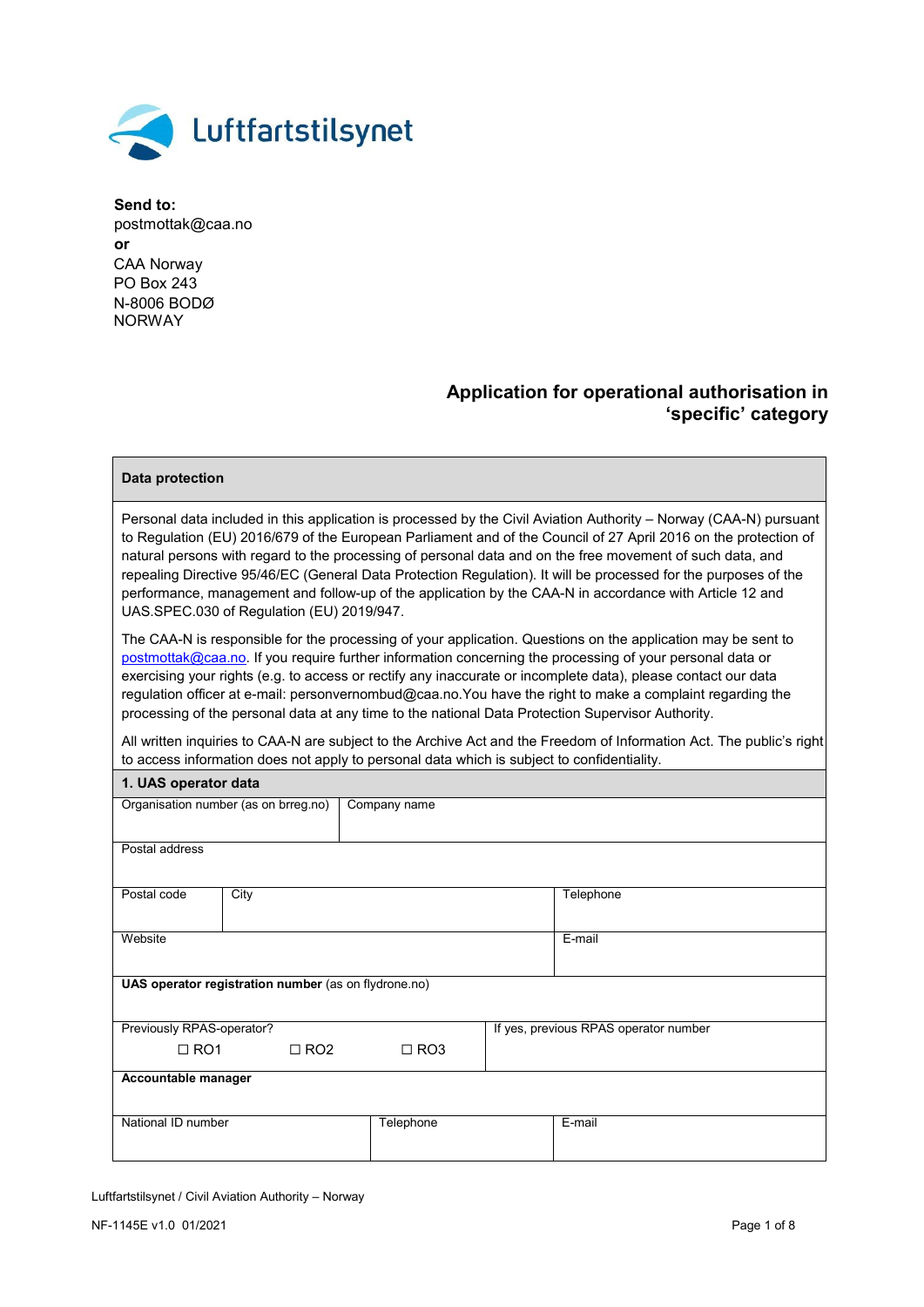| Other management, e.g. operations manager, technical manager, quality manager | Position  |        |          |
|-------------------------------------------------------------------------------|-----------|--------|----------|
| National ID number                                                            |           |        |          |
| Other management, e.g. operations manager, technical manager, quality manager |           |        | Position |
| National ID number                                                            | Telephone | E-mail |          |
| Other management, e.g. operations manager, technical manager, quality manager |           |        | Position |
| National ID number                                                            | Telephone | E-mail |          |
| Other management, e.g. operations manager, technical manager, quality manager |           |        | Position |
| National ID number                                                            | Telephone | E-mail |          |
| Other management, e.g. operations manager, technical manager, quality manager | Position  |        |          |
| National ID number                                                            | Telephone | E-mail |          |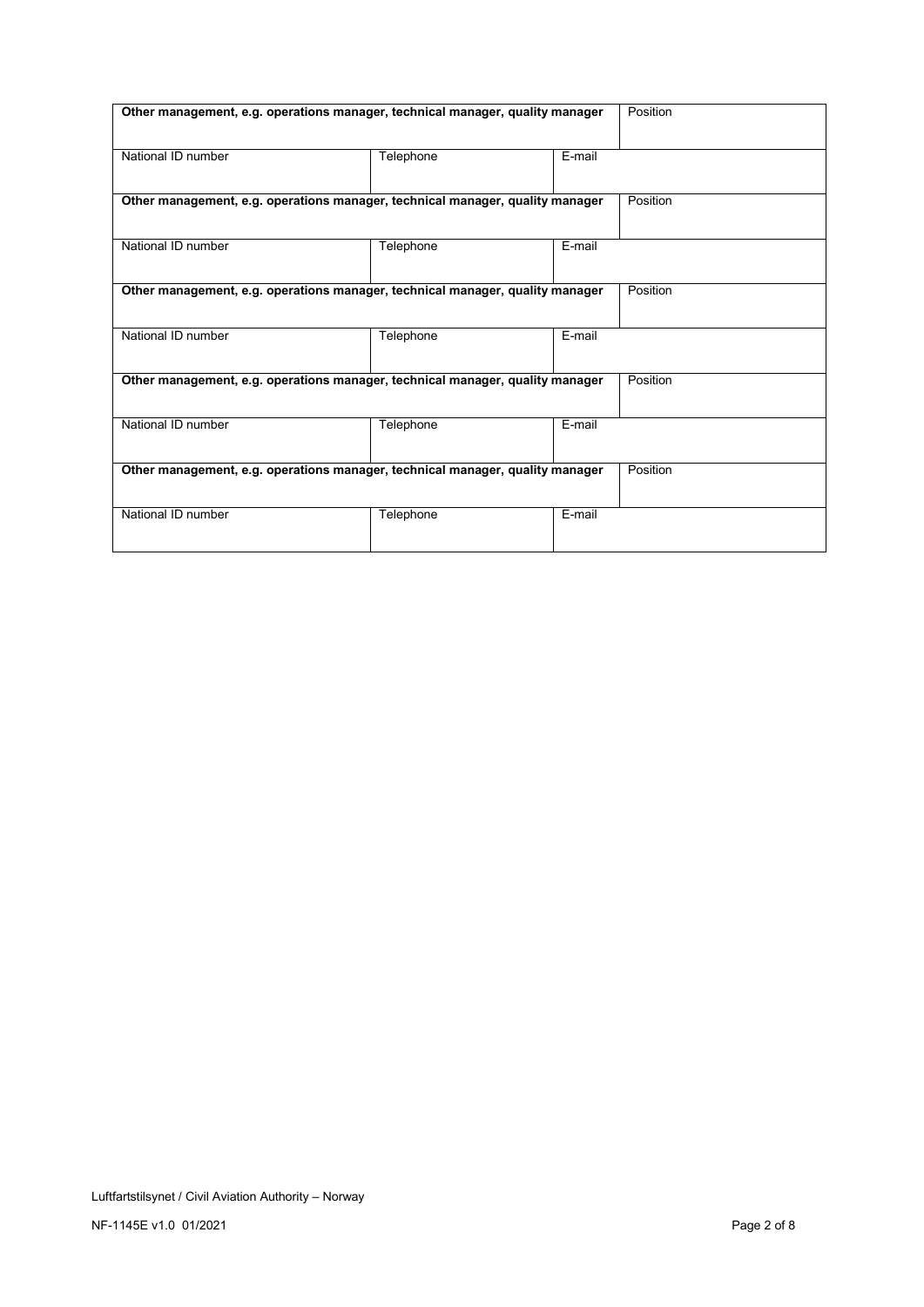| 2. Operations                                                       |                                      |                          |                                                   |              |  |  |  |
|---------------------------------------------------------------------|--------------------------------------|--------------------------|---------------------------------------------------|--------------|--|--|--|
| Operation type 1 (More types of operations can be added if needed.) |                                      |                          |                                                   |              |  |  |  |
| ConOps - Title/ short description                                   | SAIL-value                           |                          |                                                   |              |  |  |  |
|                                                                     |                                      |                          |                                                   |              |  |  |  |
|                                                                     |                                      |                          |                                                   |              |  |  |  |
| Detailed ConOps-description must be attached.                       |                                      |                          |                                                   |              |  |  |  |
|                                                                     |                                      |                          |                                                   |              |  |  |  |
| $\Box$ VLOS<br>$\Box$ BLOS                                          | PDRA used? □ no □ yes:               |                          |                                                   |              |  |  |  |
| Type of area                                                        | More detailed description (optional) |                          | Initial GRC                                       | Final GRC    |  |  |  |
| □ Controlled ground area                                            |                                      |                          |                                                   |              |  |  |  |
| □ Sparsely populated environment                                    |                                      |                          |                                                   |              |  |  |  |
| □ Populated environment                                             |                                      |                          |                                                   |              |  |  |  |
| □ Assembly of people                                                |                                      |                          |                                                   |              |  |  |  |
| Type of airspace                                                    |                                      |                          | <b>Intrinsic ARC</b>                              | Residual ARC |  |  |  |
|                                                                     |                                      |                          |                                                   |              |  |  |  |
|                                                                     |                                      |                          |                                                   |              |  |  |  |
|                                                                     |                                      |                          |                                                   |              |  |  |  |
| UAS used for this operation                                         |                                      |                          | Characteristic dimension / typical kinetic energy |              |  |  |  |
|                                                                     |                                      | $\Box$ 1 m / 700 J       |                                                   |              |  |  |  |
|                                                                     |                                      | $\Box$ 3 m / 34 kJ       |                                                   |              |  |  |  |
|                                                                     |                                      | □ 8 m / 1084 kJ          |                                                   |              |  |  |  |
|                                                                     |                                      | $\Box$ > 8 m / > 1084 kJ |                                                   |              |  |  |  |
| Comments (optional)                                                 |                                      |                          |                                                   |              |  |  |  |
|                                                                     |                                      |                          |                                                   |              |  |  |  |
|                                                                     |                                      |                          |                                                   |              |  |  |  |
|                                                                     |                                      |                          |                                                   |              |  |  |  |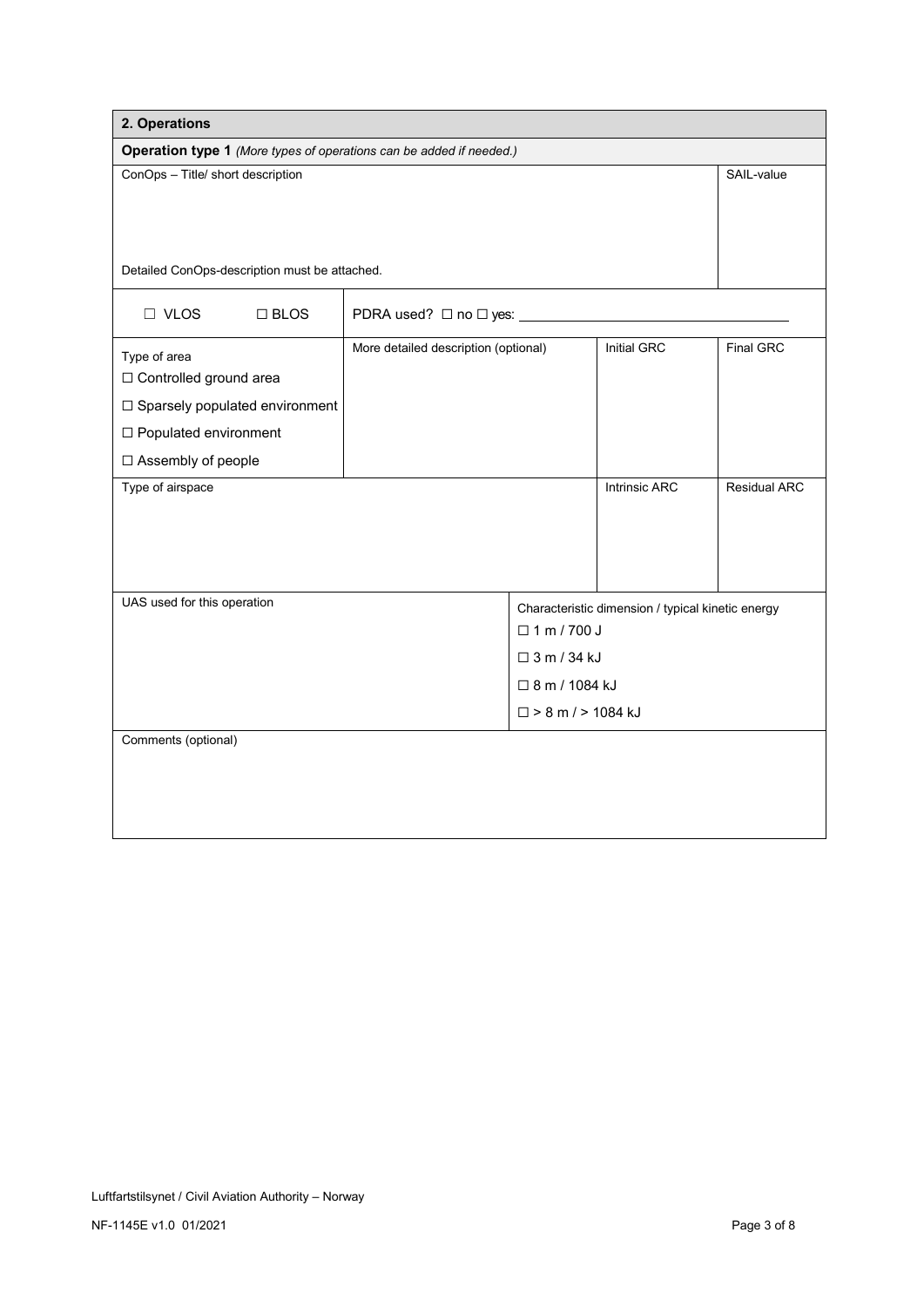| 3. Attachments                                                                                                                                                                                                                                                                                                                                                                                                                                                                                                                                                                                      |                                                                                                                                                   |                                                                                                                                                   |                               |  |  |  |  |
|-----------------------------------------------------------------------------------------------------------------------------------------------------------------------------------------------------------------------------------------------------------------------------------------------------------------------------------------------------------------------------------------------------------------------------------------------------------------------------------------------------------------------------------------------------------------------------------------------------|---------------------------------------------------------------------------------------------------------------------------------------------------|---------------------------------------------------------------------------------------------------------------------------------------------------|-------------------------------|--|--|--|--|
| <b>Attached documents</b>                                                                                                                                                                                                                                                                                                                                                                                                                                                                                                                                                                           |                                                                                                                                                   |                                                                                                                                                   | <b>Comments</b><br>(optional) |  |  |  |  |
| Operations manual                                                                                                                                                                                                                                                                                                                                                                                                                                                                                                                                                                                   | $\Box$ attached                                                                                                                                   |                                                                                                                                                   |                               |  |  |  |  |
| SORA - ConOps                                                                                                                                                                                                                                                                                                                                                                                                                                                                                                                                                                                       |                                                                                                                                                   | $\Box$ attached as separate document,<br>□ attached as part of a comprehensive SORA-document,<br>$\Box$ attached as part of the operations manual |                               |  |  |  |  |
| SORA - GRC, ARC, SAIL<br>calculations. OSOs<br>and safety portfolio                                                                                                                                                                                                                                                                                                                                                                                                                                                                                                                                 | $\Box$ attached as separate document,<br>□ attached as part of a comprehensive SORA-document,<br>$\Box$ attached as part of the operations manual |                                                                                                                                                   |                               |  |  |  |  |
| List of UAS                                                                                                                                                                                                                                                                                                                                                                                                                                                                                                                                                                                         |                                                                                                                                                   | $\Box$ attached as separate document (see template below)<br>□ attached as part of: ____________                                                  |                               |  |  |  |  |
| Proof of insurance                                                                                                                                                                                                                                                                                                                                                                                                                                                                                                                                                                                  | $\Box$ attached<br>$\Box$ will be sent later during the application process                                                                       |                                                                                                                                                   |                               |  |  |  |  |
| 4. Other relevant information                                                                                                                                                                                                                                                                                                                                                                                                                                                                                                                                                                       |                                                                                                                                                   |                                                                                                                                                   |                               |  |  |  |  |
| Do you plan to use any communication system<br>between ground station and aircraft other than direct<br>link?                                                                                                                                                                                                                                                                                                                                                                                                                                                                                       | $\Box$ relay $\Box$ satellite $\Box$ cellular<br>$\Box$ other: $\_\_$                                                                             |                                                                                                                                                   |                               |  |  |  |  |
| How many bases is the organisation operating from?                                                                                                                                                                                                                                                                                                                                                                                                                                                                                                                                                  |                                                                                                                                                   |                                                                                                                                                   |                               |  |  |  |  |
| How many remote pilots are connected to the organisation?                                                                                                                                                                                                                                                                                                                                                                                                                                                                                                                                           |                                                                                                                                                   |                                                                                                                                                   |                               |  |  |  |  |
| accepted)?                                                                                                                                                                                                                                                                                                                                                                                                                                                                                                                                                                                          | When do you wish to start operations (provided the application is                                                                                 |                                                                                                                                                   |                               |  |  |  |  |
| Other relevant information (optional)                                                                                                                                                                                                                                                                                                                                                                                                                                                                                                                                                               |                                                                                                                                                   |                                                                                                                                                   |                               |  |  |  |  |
| 5. Declaration                                                                                                                                                                                                                                                                                                                                                                                                                                                                                                                                                                                      |                                                                                                                                                   |                                                                                                                                                   |                               |  |  |  |  |
| I, the undersigned, hereby declare that the above stated information is correct. I declare that the UAS<br>operations comply with any applicable national and EU rules related to the operations, in particular:<br>national and EU rules related to privacy, liability, insurance, security and environmental protection;<br>the applicable requirements of Regulations (EU) 2019/947, (EU) 2020/639 and «forskrift 25.<br>november 2020 nr. 2460 om ubemannet luftfartøy i åpen og spesifikk kategori»; and<br>the limitations and conditions defined in the authorisation provided by the CAA-N. |                                                                                                                                                   |                                                                                                                                                   |                               |  |  |  |  |
| Name accountable manager                                                                                                                                                                                                                                                                                                                                                                                                                                                                                                                                                                            |                                                                                                                                                   |                                                                                                                                                   |                               |  |  |  |  |
| Place and date (dd.mm.yyyy)                                                                                                                                                                                                                                                                                                                                                                                                                                                                                                                                                                         | Signature                                                                                                                                         |                                                                                                                                                   |                               |  |  |  |  |
| Signature accountable manager (Electronic signature is accepted.)                                                                                                                                                                                                                                                                                                                                                                                                                                                                                                                                   |                                                                                                                                                   |                                                                                                                                                   |                               |  |  |  |  |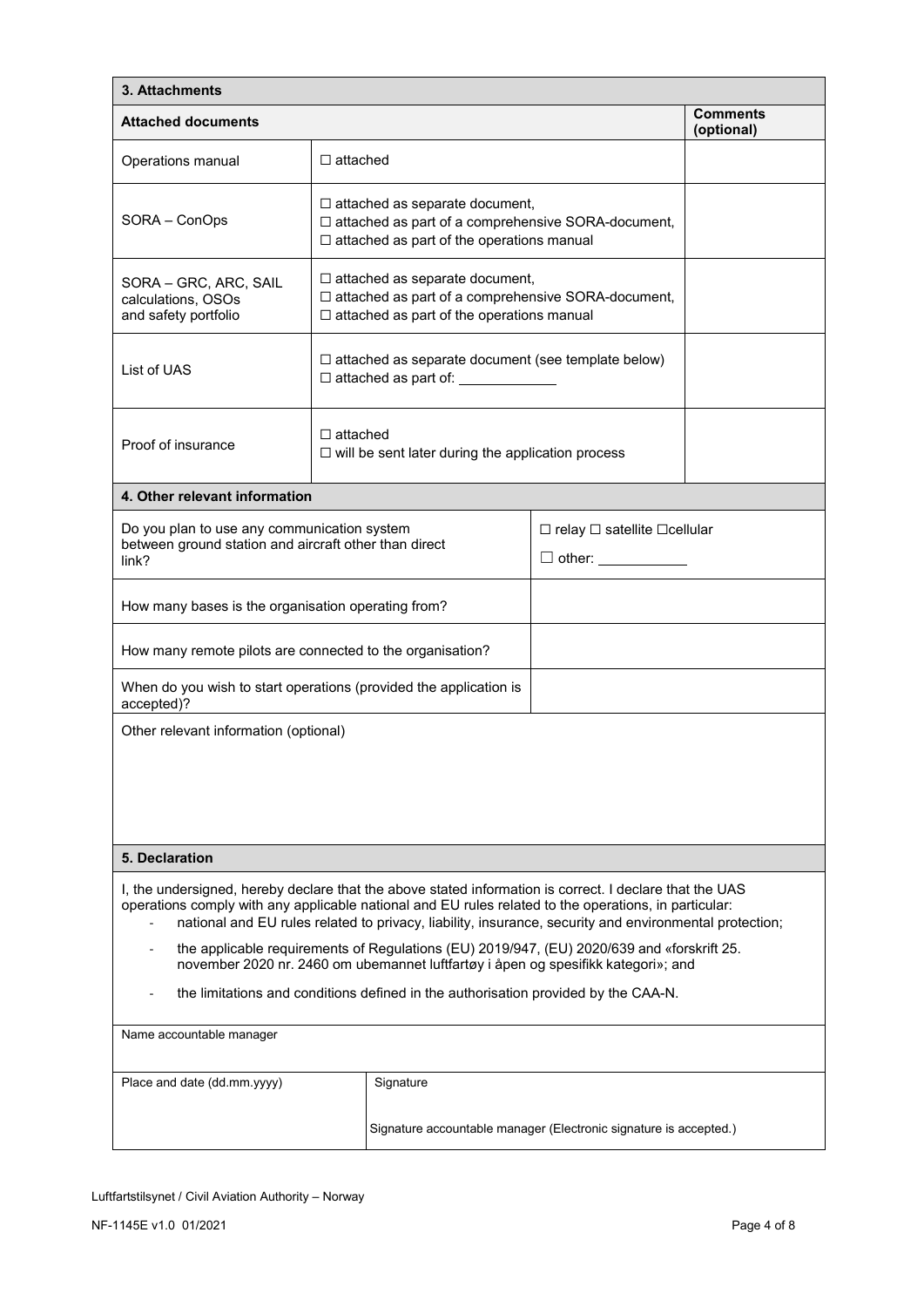| <b>Template for list of UAS</b> |                   |       |                   |                  |                                                |
|---------------------------------|-------------------|-------|-------------------|------------------|------------------------------------------------|
| UAS <sub>1</sub>                |                   |       |                   |                  |                                                |
| Manufacturer                    |                   | Model |                   |                  |                                                |
| Serial number                   |                   |       |                   |                  |                                                |
| Configuration                   |                   |       |                   |                  |                                                |
| □ Aeroplane                     | □ Helicopter      |       | $\Box$ Multirotor | □ VTOL / Hybrid  | □ Lighter than air/other: ____________________ |
| <b>MTOM</b>                     |                   |       |                   | Maximum airspeed | Maximum characteristic dimension <sup>1</sup>  |
| UAS <sub>2</sub>                |                   |       |                   |                  |                                                |
| Manufacturer                    |                   | Model |                   |                  |                                                |
| Serial number                   |                   |       |                   |                  |                                                |
| Configuration                   |                   |       |                   |                  |                                                |
| □ Aeroplane                     | $\Box$ Helicopter |       | $\Box$ Multirotor | □ VTOL / Hybrid  |                                                |
| <b>MTOM</b>                     |                   |       |                   | Maximum airspeed | Maximum characteristic dimension               |
| UAS <sub>3</sub>                |                   |       |                   |                  |                                                |
| Manufacturer                    |                   | Model |                   |                  |                                                |
| Serial number                   |                   |       |                   |                  |                                                |
| Configuration                   |                   |       |                   |                  |                                                |
| □ Aeroplane                     | $\Box$ Helicopter |       | $\Box$ Multirotor | □ VTOL / Hybrid  |                                                |
| <b>MTOM</b>                     |                   |       |                   | Maximum airspeed | Maximum characteristic dimension               |

<sup>1</sup> For aeroplanes: the length of the wing span; for helicopters: the diameter of the propellers; for multirotors: the maximum distance between the tips of two opposite propellers.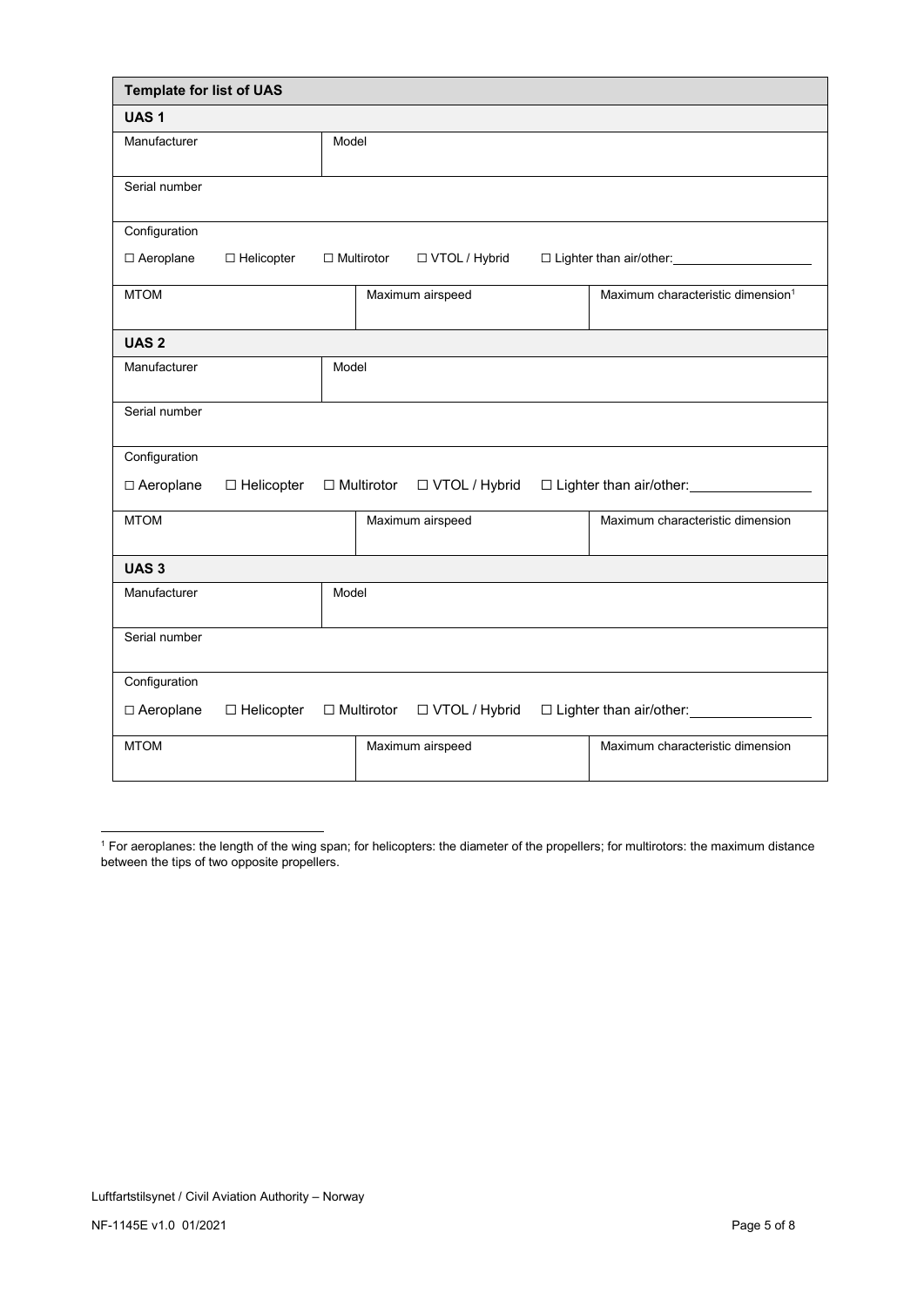| UAS <sub>4</sub> |                   |       |                   |                  |                                         |
|------------------|-------------------|-------|-------------------|------------------|-----------------------------------------|
| Manufacturer     |                   | Model |                   |                  |                                         |
| Serial number    |                   |       |                   |                  |                                         |
| Configuration    |                   |       |                   |                  |                                         |
| □ Aeroplane      | $\Box$ Helicopter |       | $\Box$ Multirotor | □ VTOL / Hybrid  | □ Lighter than air/other: <u>[11]</u>   |
| <b>MTOM</b>      |                   |       |                   | Maximum airspeed | Maximum characteristic dimension        |
| UAS <sub>5</sub> |                   |       |                   |                  |                                         |
| Manufacturer     |                   | Model |                   |                  |                                         |
| Serial number    |                   |       |                   |                  |                                         |
| Configuration    |                   |       |                   |                  |                                         |
| □ Aeroplane      | □ Helicopter      |       | $\Box$ Multirotor | □ VTOL / Hybrid  | □ Lighter than air/other: <u>[1990]</u> |
| <b>MTOM</b>      |                   |       |                   | Maximum airspeed | Maximum characteristic dimension        |
| UAS <sub>6</sub> |                   |       |                   |                  |                                         |
| Manufacturer     |                   |       |                   |                  |                                         |
| Serial number    |                   |       |                   |                  |                                         |
| Configuration    |                   |       |                   |                  |                                         |
| □ Aeroplane      | $\Box$ Helicopter |       | $\Box$ Multirotor | □ VTOL / Hybrid  |                                         |
| <b>MTOM</b>      |                   |       |                   | Maximum airspeed | Maximum characteristic dimension        |
| <b>UAS 7</b>     |                   |       |                   |                  |                                         |
| Manufacturer     |                   | Model |                   |                  |                                         |
| Serial number    |                   |       |                   |                  |                                         |
| Configuration    |                   |       |                   |                  |                                         |
| □ Aeroplane      | $\Box$ Helicopter |       | $\Box$ Multirotor | □ VTOL / Hybrid  | □ Lighter than air/other:               |
| <b>MTOM</b>      |                   |       |                   | Maximum airspeed | Maximum characteristic dimension        |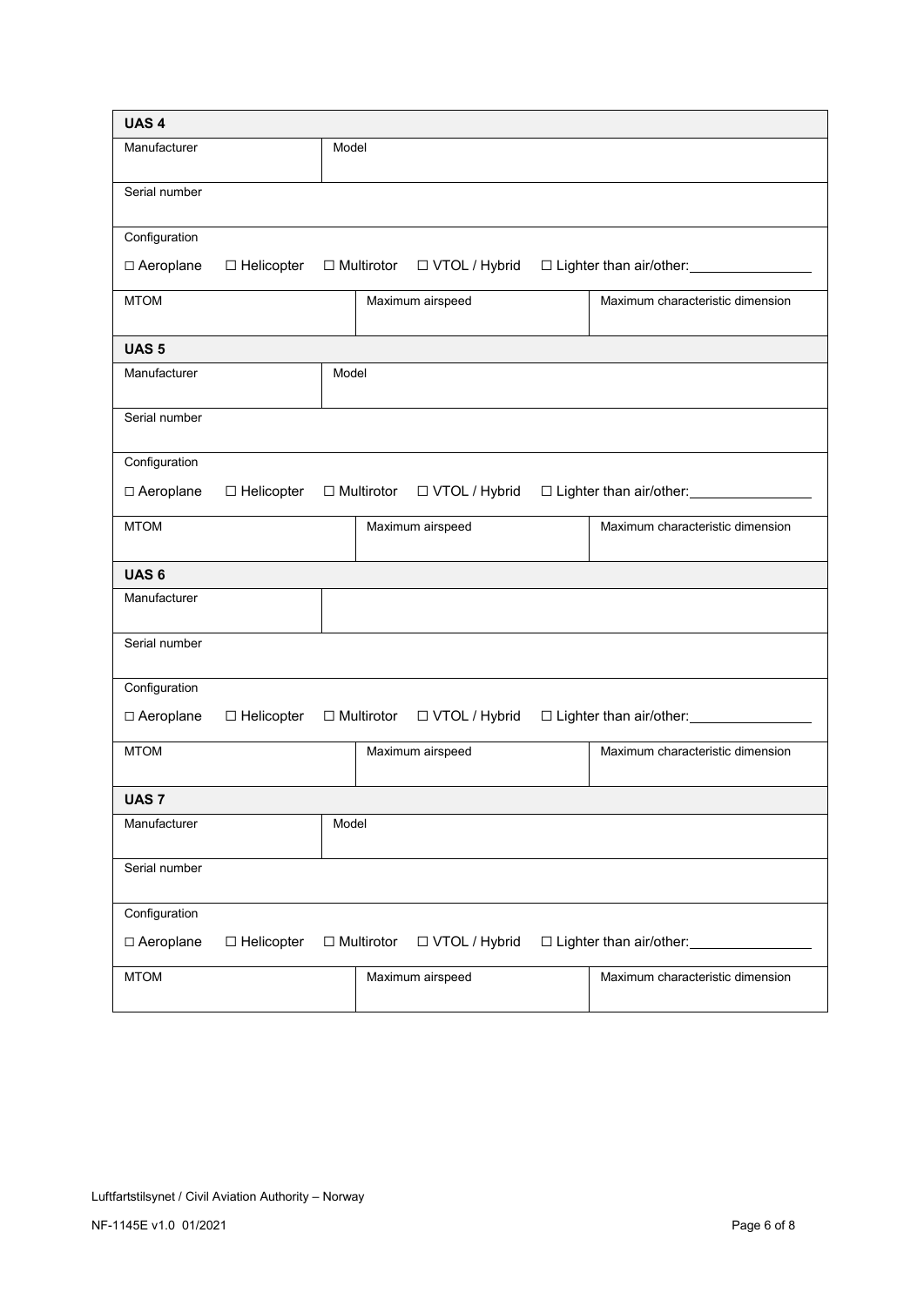| <b>Extra operations if needed</b>             |                                                  |  |                        |                                                   |                      |                        |
|-----------------------------------------------|--------------------------------------------------|--|------------------------|---------------------------------------------------|----------------------|------------------------|
| <b>Operation type 2</b>                       |                                                  |  |                        |                                                   |                      |                        |
| ConOps - Title/ short description             |                                                  |  |                        |                                                   |                      | SAIL-value             |
|                                               |                                                  |  |                        |                                                   |                      |                        |
|                                               |                                                  |  |                        |                                                   |                      |                        |
| Detailed ConOps-description must be attached. |                                                  |  |                        |                                                   |                      |                        |
| $\Box$ VLOS                                   | $\Box$ BLOS<br>PDRA used? □ no □ yes: __________ |  |                        |                                                   |                      |                        |
| Type of area                                  |                                                  |  |                        | More detailed description (optional)              | Initial GRC          | <b>Final GRC</b>       |
| □ Controlled ground area                      |                                                  |  |                        |                                                   |                      |                        |
| □ Sparsely populated environment              |                                                  |  |                        |                                                   |                      |                        |
| □ Populated environment                       |                                                  |  |                        |                                                   |                      |                        |
| □ Assembly of people                          |                                                  |  |                        |                                                   |                      |                        |
| Type of airspace                              |                                                  |  |                        |                                                   | <b>Intrinsic ARC</b> | Residual<br><b>ARC</b> |
|                                               |                                                  |  |                        |                                                   |                      |                        |
|                                               |                                                  |  |                        |                                                   |                      |                        |
|                                               |                                                  |  |                        |                                                   |                      |                        |
| UAS used for this operation                   |                                                  |  |                        | Characteristic dimension / typical kinetic energy |                      |                        |
|                                               |                                                  |  |                        | $\Box$ 1 m / 700 J                                |                      |                        |
|                                               |                                                  |  |                        | $\Box$ 3 m / 34 kJ                                |                      |                        |
|                                               |                                                  |  |                        | □ 8 m / 1084 kJ                                   |                      |                        |
|                                               |                                                  |  |                        | $\Box$ > 8 m / > 1084 kJ                          |                      |                        |
| Comments (optional)                           |                                                  |  |                        |                                                   |                      |                        |
|                                               |                                                  |  |                        |                                                   |                      |                        |
|                                               |                                                  |  |                        |                                                   |                      |                        |
|                                               |                                                  |  |                        |                                                   |                      |                        |
| <b>Operation type 3</b>                       |                                                  |  |                        |                                                   |                      |                        |
| ConOps - Title/ short description             |                                                  |  |                        |                                                   |                      | SAIL-value             |
|                                               |                                                  |  |                        |                                                   |                      |                        |
|                                               |                                                  |  |                        |                                                   |                      |                        |
| Detailed ConOps-description must be attached. |                                                  |  |                        |                                                   |                      |                        |
|                                               |                                                  |  |                        |                                                   |                      |                        |
| $\Box$ VLOS                                   | $\Box$ BLOS                                      |  | PDRA used? □ no □ yes: |                                                   |                      |                        |
| Type of area                                  |                                                  |  |                        | More detailed description (optional)              | <b>Initial GRC</b>   | Final GRC              |
| □ Controlled ground area                      |                                                  |  |                        |                                                   |                      |                        |
| □ Sparsely populated environment              |                                                  |  |                        |                                                   |                      |                        |
| □ Populated environment                       |                                                  |  |                        |                                                   |                      |                        |
| □ Assembly of people                          |                                                  |  |                        |                                                   |                      |                        |